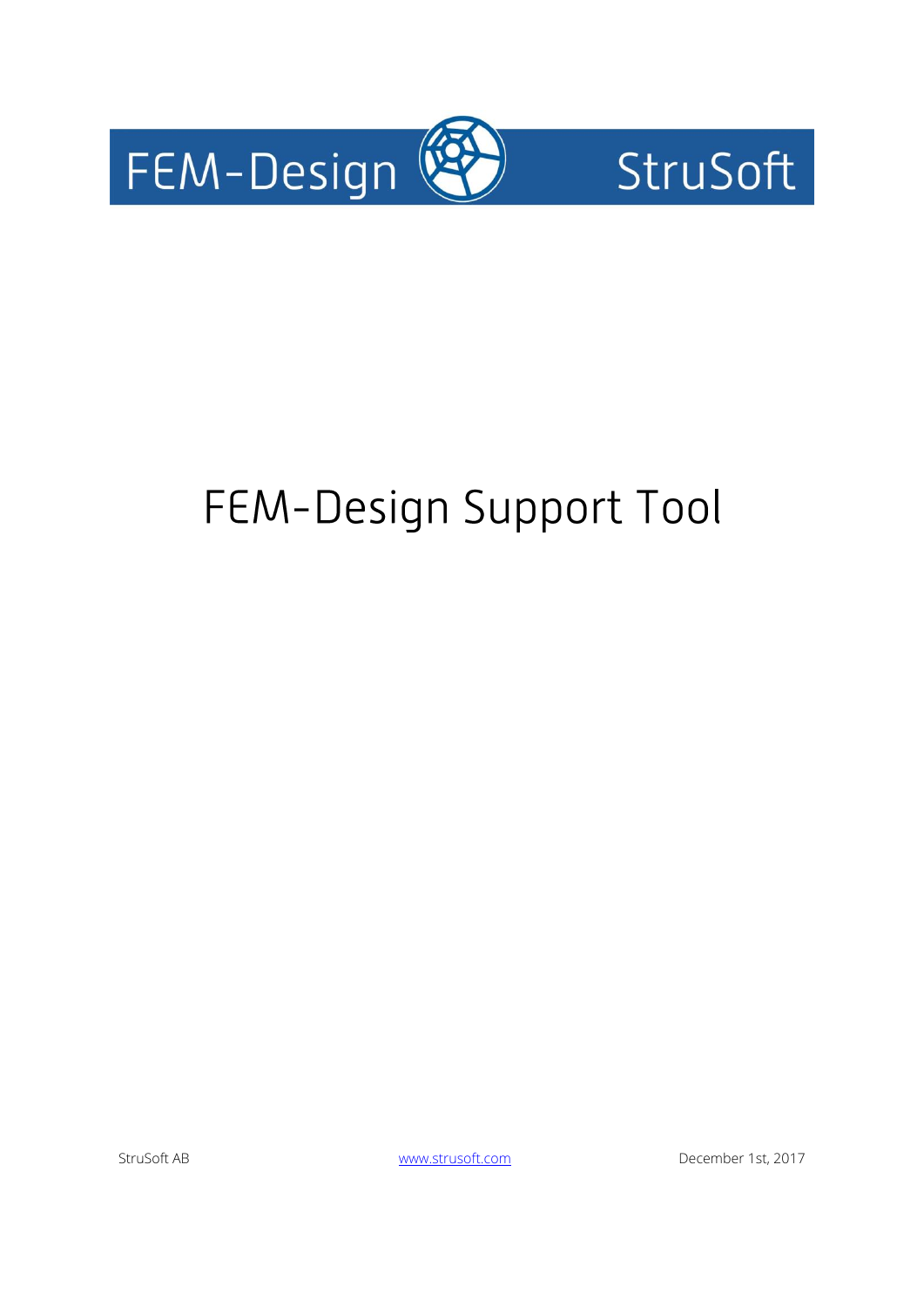# Table of contents

| 2. |  |
|----|--|
|    |  |
|    |  |
|    |  |
|    |  |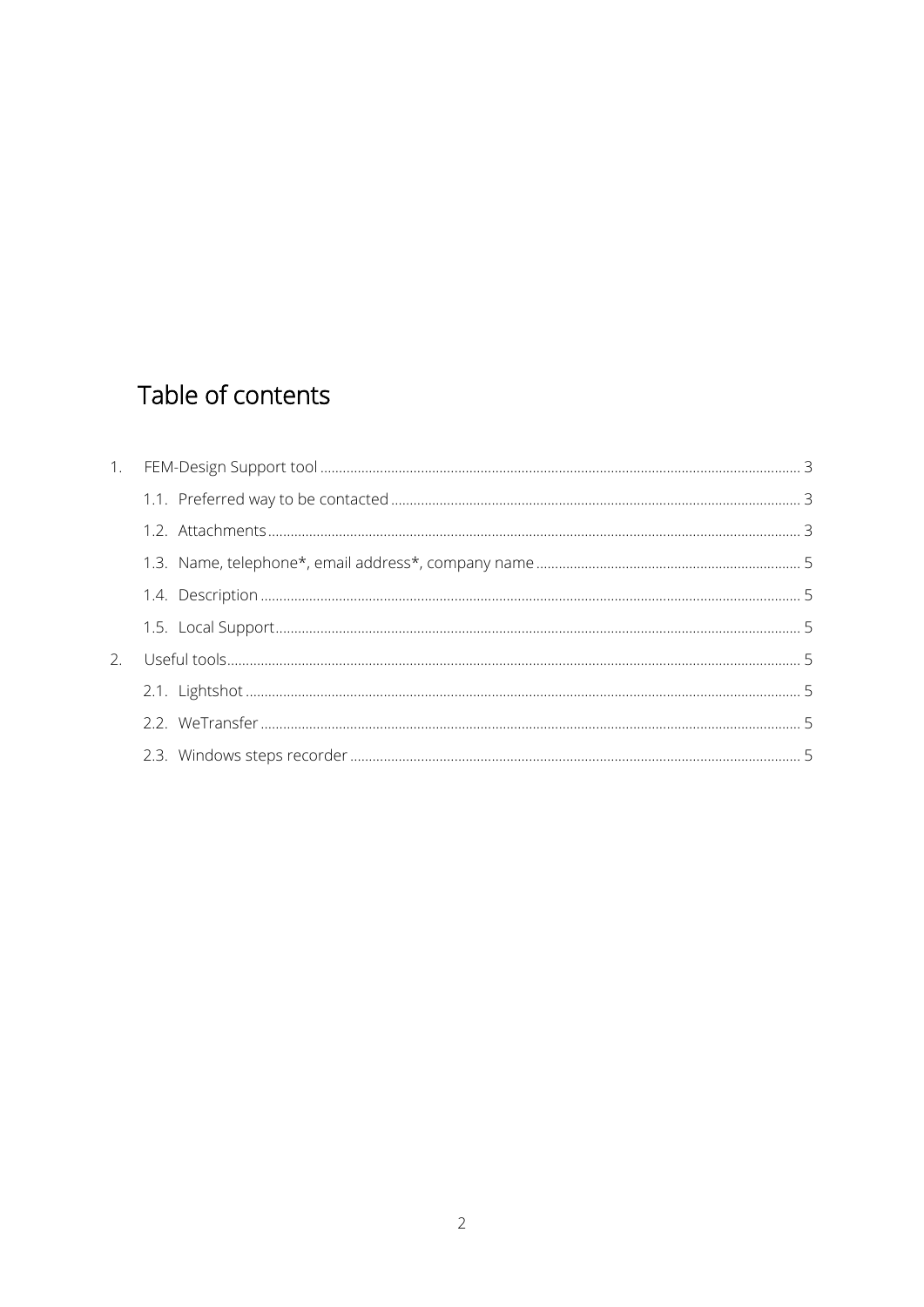# <span id="page-2-0"></span>1. FEM-Design Support tool

FEM-Design Support Tool has been created to provide and easy way to send a support question or report a problem to the FEM-Design Support team, directly from the FEM-Design program.

| <sup><sup>®</sup> FEM-Design Support</sup>                                               | п                    | $\times$ |
|------------------------------------------------------------------------------------------|----------------------|----------|
| <b>8</b> C I prefer answer via email                                                     | Help                 |          |
| StruSoft<br>© C I prefer answer via phone and/or TeamViewer remote                       | <b>Local Support</b> |          |
| $\Box$ Attach current model<br>$\Box$ Attach result file                                 |                      |          |
|                                                                                          | Add files            |          |
|                                                                                          | Remove file          |          |
|                                                                                          |                      |          |
| ∢                                                                                        |                      |          |
|                                                                                          |                      |          |
| Include your contact information. Strusoft Support will contact you as soon as possible. |                      |          |
| <b>Name</b><br><b>Telephone</b>                                                          |                      |          |
|                                                                                          |                      |          |
| Email address*<br>Company name                                                           |                      |          |
|                                                                                          |                      |          |
| <b>Description</b>                                                                       |                      |          |
|                                                                                          |                      |          |
|                                                                                          |                      |          |
|                                                                                          |                      |          |
|                                                                                          |                      |          |

FEM-Design Support tool is located in Help menu in FEM-Design.

FEM-Design Support tool

# <span id="page-2-1"></span>1.1. Preferred way to be contacted

In the dialog, the preferred way of getting an answer can be set.

- If "I prefer answer via email" option is selected, the Email address field must be filled with a correct email address, where the support team can send their response.
- If "I prefer answer via phone and/or TeamViewer remote" option is selected, then the Support team will contact you via telephone first, and possibly, via TeamViewer connection. In this case the Telephone field must be filled.

# <span id="page-2-2"></span>1.2. Attachments

There are few ways on how to add attachments to the Support Mail:

#### Attach current model

"Attach current model" feature is available, if there is an opened and saved model in FEM-Design.

The default status is unchecked. Select this checkbox in order to attach the currently opened model. It is highly recommended to always attach the model to any support case.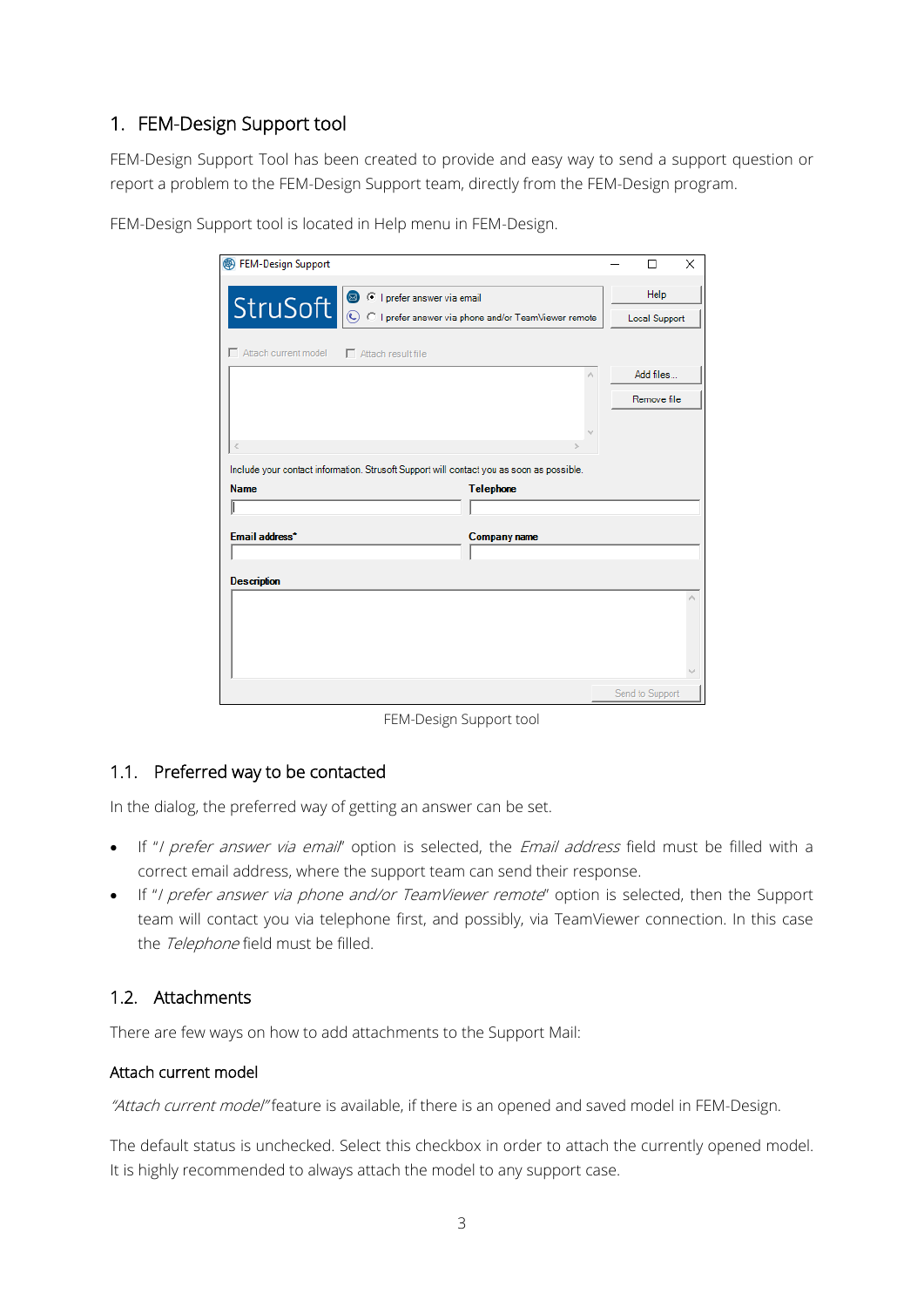#### Attach result file

"Attach result file" feature is available, if there is an opened and saved model in FEM-Design and current results are available.

The default status is unchecked. Select this checkbox to attach the result file of the currently open model. It is recommended to attach the result file in support cases involving any result interpretation.

#### Additional files

Additional files (e.g. screen shots, pdfs's, other FD models, etc.,) can be attached to the report with the "Add files" button. Once a file is attached, it will be listed in the dialog to the left. In order to remove attached file(s), first select it in the dialog, then use the "Remove file" button.

#### Size limit

The attached model, result file and other attached files will be zipped, but the total size of all zipped attachments cannot exceed 25 Mb, just like in case of a regular e-mail. Therefore, upon clicking on the "Send to Support" button, one receives a warning message if a file exceeds the 25Mb limit.

| FEM-Design warning!                                                                                                                                                                                                                                                                                                                                                                                                                                                                     |  |
|-----------------------------------------------------------------------------------------------------------------------------------------------------------------------------------------------------------------------------------------------------------------------------------------------------------------------------------------------------------------------------------------------------------------------------------------------------------------------------------------|--|
| The overall size of all zipped attachments exceeds 25MB!<br>Click Yes, if you want to send the e-mail without any attachments.<br>Or, click No and decrease the size of the e-mail, by:<br>- unselect the option to send result file, and/ or<br>- unselect the option to send the model, and/ or<br>- removing some attachments and try to send the e-mail once again.<br>You may use alternative ways to send the missing attachments.<br>Please check Help document for suggestions. |  |
| Yes:<br>No.                                                                                                                                                                                                                                                                                                                                                                                                                                                                             |  |

FEM-Design warning message

Click Yes, if you want to send the e-mail without any attachments. If you however, want to send some attachments (recommended option), click No and in order to return to the main FEM-Design Support dialog. Here, unselect/remove some of the attachments in order to decrease the e-mail size (most probably the result file will be the larger attachment) and try to send the e-mail again.

We suggest using some alternative methods of sending large files. Check Chapter [2.2.](#page-4-5)

Please, be aware that in case of very large attachments, significantly exceeding the 25Mb limit; it may take about 2-3min to zip it and check its size, before the warning message appears.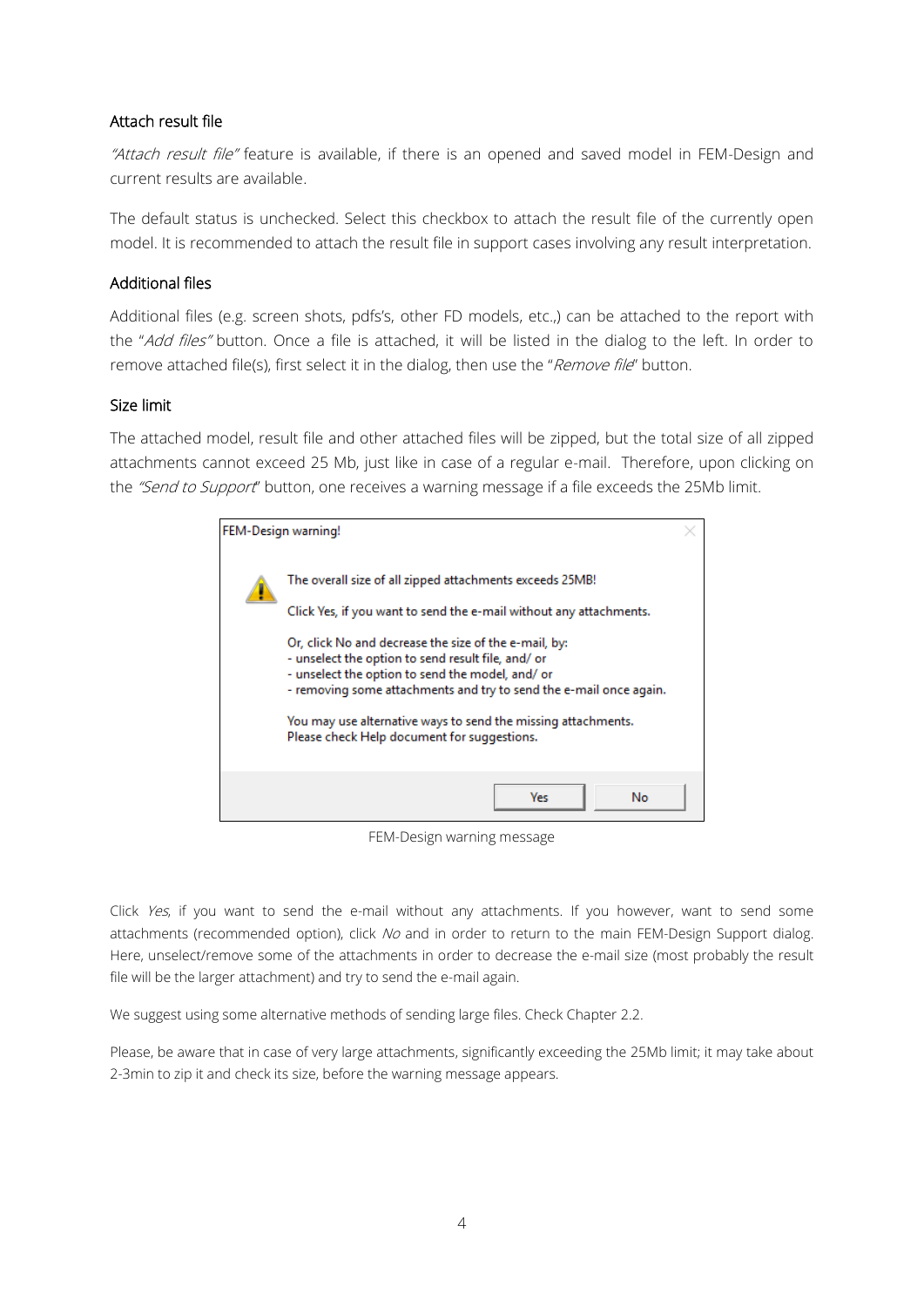# <span id="page-4-0"></span>1.3. Name, telephone\*, email address\*, company name

Providing all contact data is essential for the Support team to identify you and reach you with an answer. Fill these fields at first time you send the support e-mail, and they will be saved in the registry and loaded automatically next time.

Telephone\* is always required, if "I prefer answer via phone and/or TeamViewer remote" option is selected. Email address\* is always required, if "I prefer answer via email" option is selected.

# <span id="page-4-1"></span>1.4. Description

In this field you can write a description of the problem you are having. The more detailed description or step by step explanation of the problem, the easiest it will be for the Support team to identify it and get back to you with an explanation and / or solution.

# <span id="page-4-2"></span>1.5. Local Support

By clicking on the "Local Support" button, you will be redirected to a website, where you can find contact information (phone numbers, e-mails) to a local support representative (if one exists for your area).

# <span id="page-4-3"></span>2. Useful tools

Below you will find description of a few useful tools that you can use in order to make a better support report.

# <span id="page-4-4"></span>2.1. Lightshot

Lightshot is a screen capture tool that allows taking a customizable screenshots in an easy and fast way. The tool can be downloaded from its official page:<https://app.prntscr.com/en/index.html>

Here you can find tutorials on how to use it:<https://app.prntscr.com/en/tutorials.html>

# <span id="page-4-5"></span>2.2. WeTransfer

WeTransfer is one of many web-services that allow sending large files. In case of WeTransfer, files up to 2 GB (in the free version) can be transferred. WeTransfer official page:<https://wetransfer.com/>

You may want to use this tool in order to send larger files to the Support team (in case the attachment size limit of 25 Mb is exceeded - check Chapter [1.2\)](#page-2-2). Simply upload your file and create link that you can copy and paste to the *Description* field.

# <span id="page-4-6"></span>2.3. Windows steps recorder

Steps Recorder (called Problems Steps Recorder in Windows 7), is a program that helps to troubleshoot a problem on your device by recording the exact steps taken, when the problem